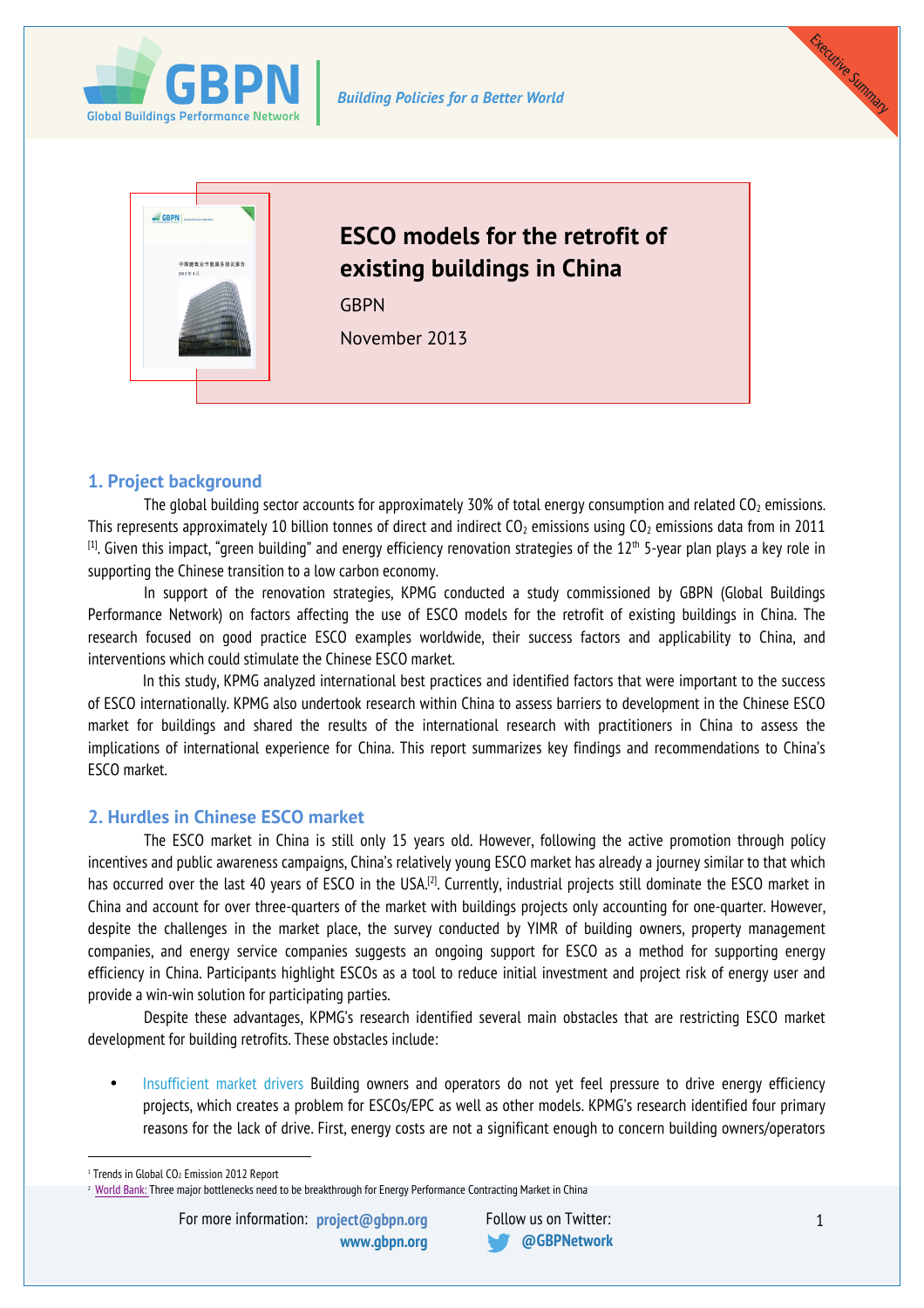

either as a total amount or as a proportion of their overall expense. Secondly, there is no mandatory standard for building energy consumption, and therefore limited obligation to continuously improve energy savings. Third, ESCO providers are more attracted to pursue the larger projects that can be found in the industrial market rather than the relatively smaller projects available in the building sector. Finally, the understanding of the cost savings and other benefits of energy efficiency is relatively low amongst building owners and operators in China and the opportunities not sufficiently compelling.

• Integrity related to energy-saving measurement and verification. The standard and methodology of energy-saving amount is built on the basis of integrity between engagement parties. Measuring and verifying energy savings can be more complex for building projects than for industrial projects due to the wide range of factors that can influence energy usage. Therefore, there is a high risk of conflict or disagreement between the ESCO and its client during implementation.

Mutual trust is a key prerequisite for parties to be willing to enter into a contract and then to be able to successfully execute it. M&V standards are important tools for creating an objective external reference. China has developed M&V standards, however, the standards lack detailed operational guidelines and cases studies, so ESCOs and their partners cannot extract methodological and empirical references. ESCO companies report that receiving anticipated payments can be difficult as clients may not agree on the actual scale of energy savings or may refuse to honor the contract for other reasons (i.e. management changes, enterprise restructuring, etc). The perceived risk of dealing with clients in the building sector makes many ESCOs more hesitant to pursue projects in the sector.

- Financing. At the moment, most of the energy service companies in China are small and medium-sized enterprises, and therefore have a weaker credit profile and corresponding difficulty in accessing loans. Moreover, banks also lack adequate capacity to assess future earnings of EPC projects in buildings, so they are cautious about making loans for such projects.
- Other Factors. Besides the above three hurdles, research also indicated that the qualifications, technical skills and operational capabilities vary significantly amongst ESCOs. Due to a low threshold for being recognized by the government as an ESCO and the financial and tax incentives offered for projects by the central government, the number of energy service companies has increased rapidly in recent years. According to data from EMCA, the number of registered companies grew annually by 1,000 in 2010 and 2011 compared to an annual increase of only 300 companies per year from 2006 to 2009. As a result, interviewees believe that a number of companies with comparatively weaker qualifications and technical skills entered the market, which has affected perceptions and potential project risks.

## **3. Case studies from international ESCO market**

The project research centered on identifying useful international case studies on making building ESCOs successful to share with Chinese experts.

#### > Market Demand

Based on the above mentioned hurdles in Chinese ESCO market for existing building retrofits, KPMG reviewed some mature mechanisms and policies in European and US ESCO market (EU Energy Efficient Directive and Energy Performance of Building Directive, NAESCO accreditation scheme, International Performance Measurement and Verification Protocol, Berlin Energy Agency, Better Buildings Partnership of Toronto, Fedesco model in Belgium) and analyzed successful ESCO projects in building retrofits (i.e. retrofits project for Empire State Building and Rotterdam swimming pool project, etc.). These mechanisms, policies and successful cases provided insights and possible solutions to the above hurdles.

For more information: <mark>project@gbpn.org</mark> Follow us on Twitter:

**www.gbpn.org @GBPNetwork**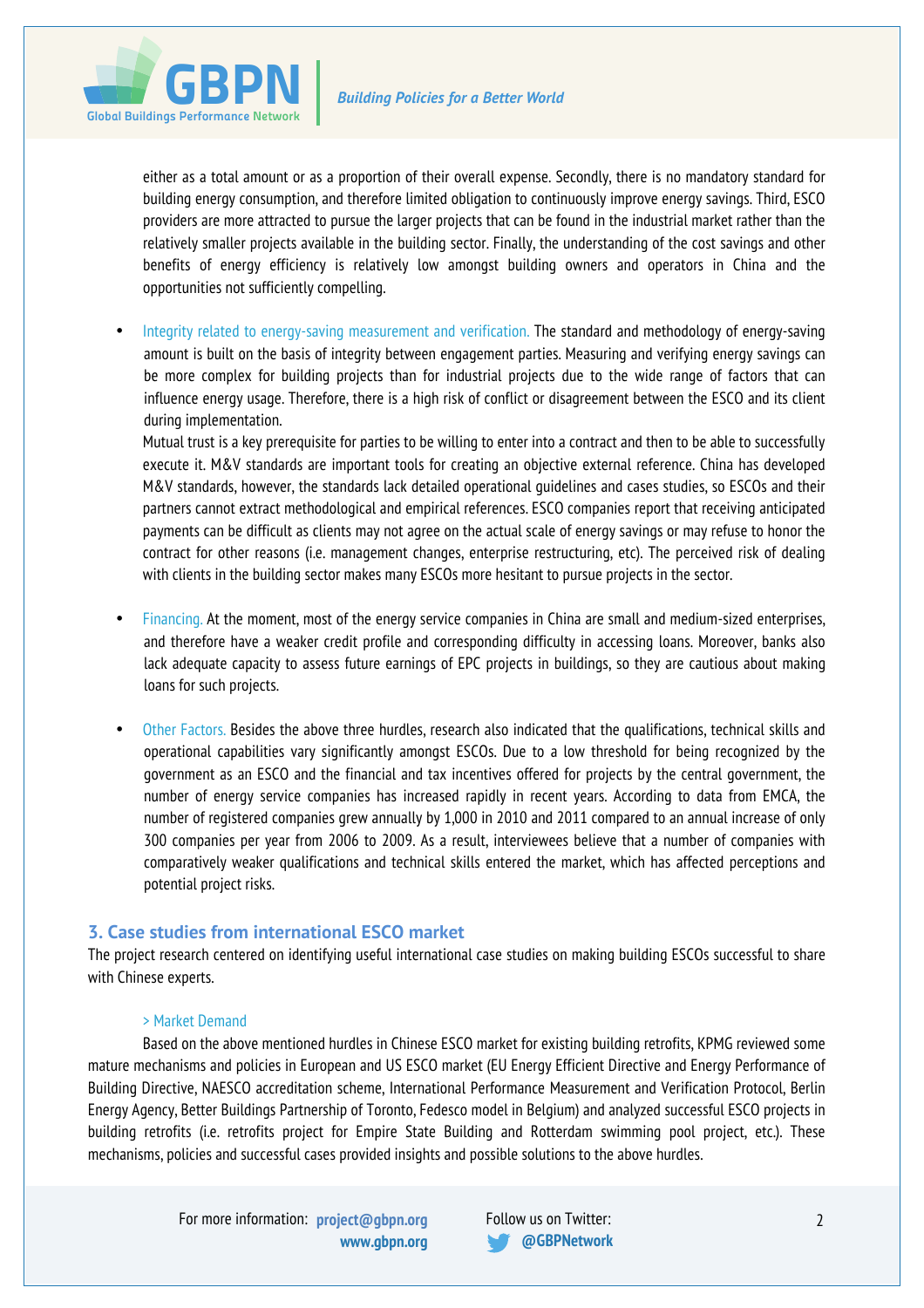

From a policy perspective, Energy Performance of Building Directive (EPBD) as well as EU Energy Efficient Directive make a positive impact on driving market development. According to EU Energy Efficient Directive, member states shall establish indicative national energy efficiency target, based on either primary or final energy consumption, primary or final energy savings, or energy intensity. For specific requirements in building, member states shall set up minimum requirements for the energy performance of new building, existing buildings, building units and building elements according to EPBD. Additionally member states shall also lay down the necessary measures to establish a system of certification of the energy performance of buildings. With the publication of the Directives, market demand for existing building retrofit has increased remarkably in recent years. Besides that, since energy certificates are compulsory for transactions (i.e. purchase and tenancy), potential building buyers and tenants can have an overview of building's energy performance and preliminary estimate of future building energy costs. From the perspective of institutions or project case studies, the Berlin Energy Agency and the Rotterdam swimming pool project are interesting examples of bundling together multiple services or projects or combining guaranteed model with trusteeship model.

Interviewees in the project consistently pointed to limited drive for implementing energy efficiency as the single biggest bottleneck to ESCO growth. Many voiced confidence that other existing market barriers to ESCO growth could be solved if demand for energy efficiency were to increase. A number recommended the establishment of mandatory requirements around total energy consumption or unit energy efficiency in the building sector as a way to stimulate demand. The concept of bundling projects was seen as attractive for energy service companies, but a number of practical questions would need to be addressed in establishing a mechanism (e.g., who would have the right to coordinate on behalf of the building owners). There was also a concern that such a mechanism could become overly complex to manage.

#### > Measurement and Verification Standards

For the M&V hurdle, International Performance Measurement and Verification Protocol (IPMVP) provides an international reference. Besides basic information of energy-saving measurement and verification theory, IPMVP includes not only 4 programs (A, B, C and D) on energy-saving measurement, but also real cases for each program. This is the core information that would be most helpful in actual practice. Energy user and energy service company can select appropriate measurement methodology through the case studies. Moreover, IPMVP also includes a special Q&A chapter on common questions, which helps participants avoid disputes in M&V and enhances the overall quality of ESCO project.

Interviewees encouraged further work in China to analyze whether there is a possibility to improve current standards of energy-saving measurement and verification especially by providing more references through detailed cases study about ESCO projects. Guidance on impact the common external factors (e.g. weather condition) that influence the energy consumption should also be added into any updates of standards in China. In addition to updating standards, interviewees thought training should be strengthened for professional energy-saving auditors who need to be qualified to diagnose overall energy-saving amounts of a building. It is expected that those auditors should be required to master standards of energy-saving measurements and verification.

## > Financing and Bundling

KPMG's international research looked to Belgium's Fedesco for insights on removing barriers to financing. In China, many registered ESCOs are small and medium-sized enterprises and may struggle to secure financing. Most super ESCOs, on the other hand, have been founded by government and/or have been registered as state-owned enterprises, they tend to have better credit ratings and get bank loans more easily. In addition, Belgian government provides external guarantees for Fedesco, which makes it easier to secure bank loans. Lastly, Fedesco has rich experience in building energy efficiency and good human resources, so it is more qualified to evaluate potential projects as well as sub-contractors' technical skills, which further enhances the likelihood of success and bankability of projects..

Besides Fedesco, BEA and BBP were also reviewed for their financing approach. Due to the fact that BEA's investors include government, banks and two utility companies, BEA possesses extra resources in professional evaluation of building

For more information: <mark>project@gbpn.org</mark> Follow us on Twitter:

**www.gbpn.org @GBPNetwork**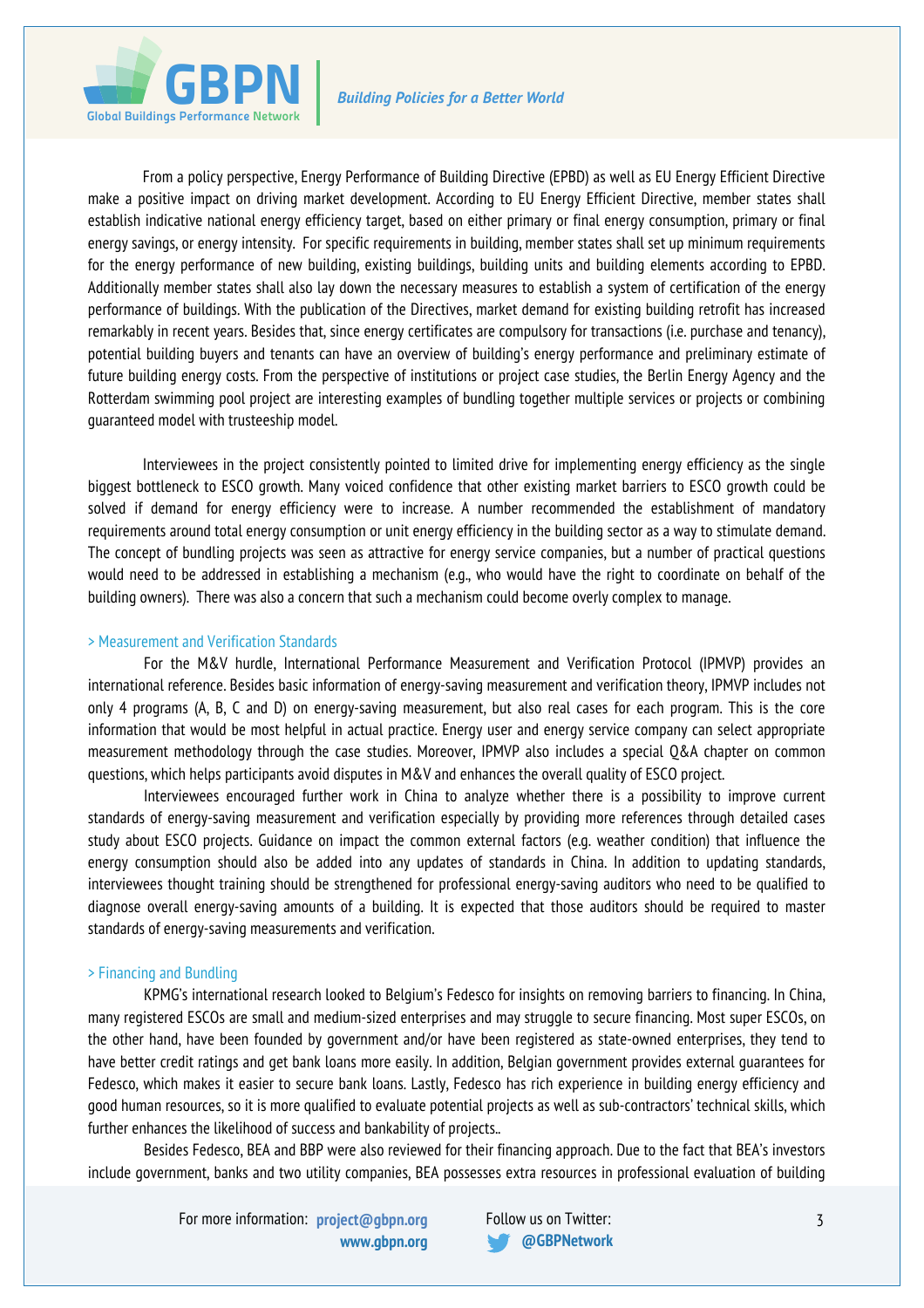

energy efficiency renovations and financing channels. The two utility companies could provide experts of building energy efficiency renovation to help building owners and banks comprehensively evaluate the retrofit plan's feasibility and energysaving potential. BBP maintains close relationships within Toronto's municipal government and other PE projects. BBP can assist building energy service companies in applying for the relevant funds under Toronto Climate Change Action, which broadens the funding channels of these companies.

According to interviewees with financial institutions, despite the fact that the current market is still not mature, there is interest to enter the market in an appropriate manner. A key priority is to find mechanisms to reduce risk from projects and ESCO clients. Financial institutions generally prefer to cooperate with large ESCO companies such as stateowned enterprises' ESCOs at this moment, for these companies have higher credit ratings and stronger professional teams (in most cases). Compared with small or medium-sized energy-saving service companies, these companies can give more precise evaluation on the future energy-saving amount, which lowers the risk for banks. In addition, bank interviewees also indicated interest in technical support to assess the technology of contract energy management projects when doing the loan evaluation for these projects.

### > Accreditation and Market Structure

Lastly, accreditation mechanism is a good way to assure the professionalism and technical skills of energy service companies. Taking NAESCO accreditation for instance, it divides different levels (Energy Service Provider (ESP), Energy Service Company (ESCO) and Energy Efficiency Contractor (EEC)) on the basis of retrofit types provided by energy service companies. If a building owner intends to have the building retrofit comprehensively, then he should choose companies of ESP or ESCO; if he only needs to reform a single system, then companies of EEC level can meet his demand.

The interviewees noted that among the over 2,000 service companies registered with the National Development and Reform Commission, there are very few that are in able to provide a comprehensive and customized energy service package. It is also hard to know the real capabilities of many of the registered companies and some are primarily equipment providers rather than pure ESCOs, so a stronger accreditation system could be useful. An information and awarenessbuilding platform aimed at building owners could also accompany any efforts to update accreditation approaches. Such a platform could share successes and failures amongst ESCO projects and also maintain a "blacklist", which could help bring discipline to the market.

## **4. Recommendations**

The study by KPMG offers the following recommendations to facilitate the development of China's existing building ESCO market:

#### > Stimulating the market

- **Launch compulsory energy-consumption standards.** The government should consider launching mandatory standards setting quotas for energy consumption, taking into account variations between types of buildings and China's multiple climactic regions. As pre-cursor, the government could require buildings to publicly disclose data on building energy consumption. This measure can help stimulate attention to energy efficiency in the market and build overall awareness.
- **Improve the effectiveness of incentives.** China already has a system of incentives to support ESCOs. However, these incentives could be further improved in terms of their implementation and availability. The relative size of the incentives could also be compared against those offered in other markets to help assess whether increases or changes could potentially further stimulate the market.
- **Increase scale of projects through the use of bundling.** There is merit in exploring how to bundle ESCO building projects in China to attract more ESCOs into the market.

**www.gbpn.org @GBPNetwork**